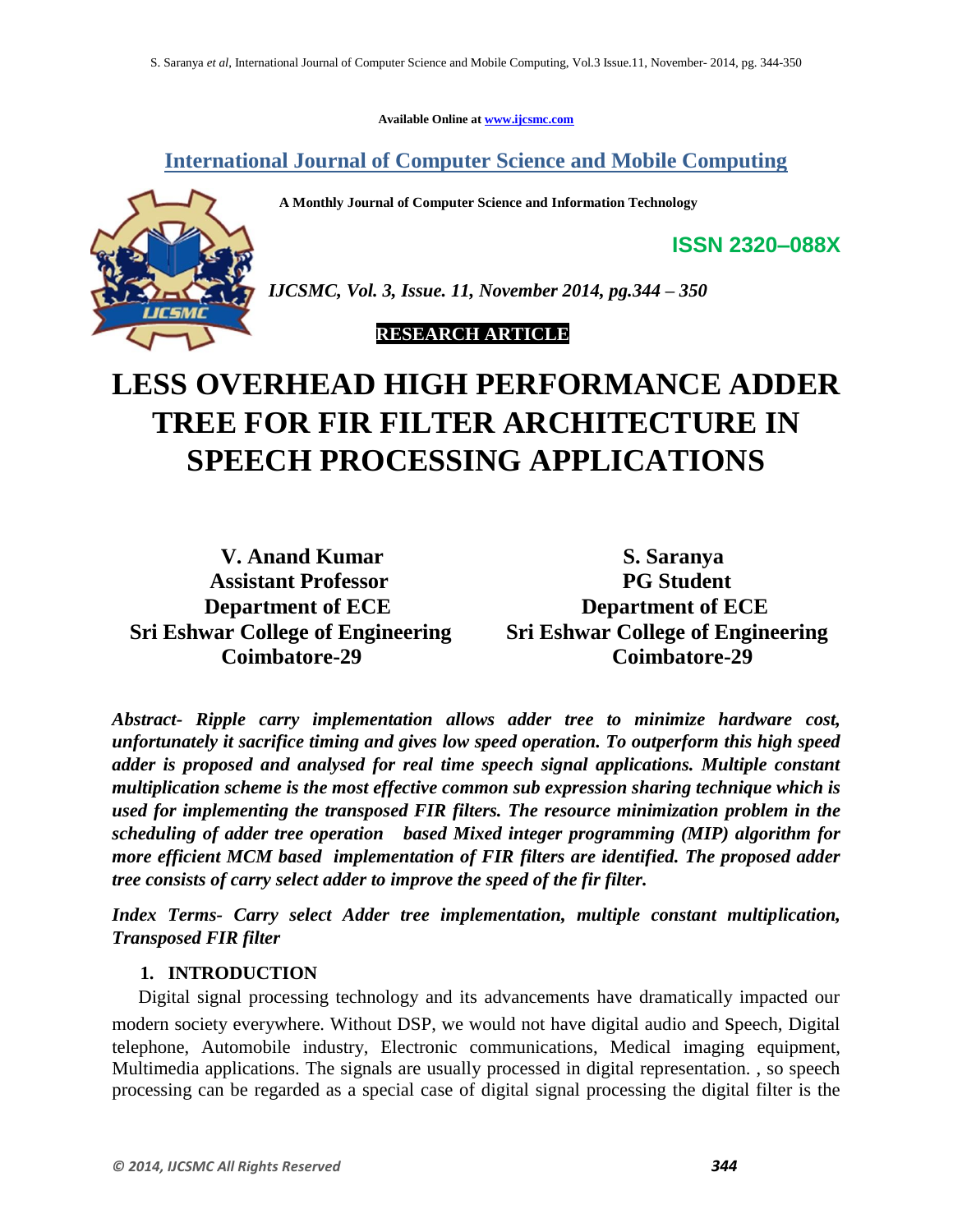most important system in speech processing. It is used to reduce the noise in an information bearing signal. Based on the impulse response filters are classified as two.

- 1. Finite impulse response filter (FIR)
- 2. Infinite impulse response (IIR).

 FIR filter is designed using finite number of impulse response. IIR filter does not provide the stable output, So that here we have to design an efficient transposed FIR filter which produces stable output.

 The complexity of the fir filter is dominated by the multiplication of the input samples with filter coefficients. Filters employ a large number of multipliers that lead to excessive area and power consumption. But the filter coefficients are constant for a given filter, so that multiplications are implemented by a network of adders and sub tractors. Where the number of adders and subtractions are minimized by a constant multiplication scheme. In the transposed fir filter, the recent most input sample at any given clock period is multiplied with all the filter coefficients. A set of intermediate results are generated in this case, and shared across all the multiplications in order to minimize the total number of additions and subtractions using multiple constant multiplication techniques. Each such intermediate results in an MCM process corresponds to one of the common sub-expressions of the set of constants to be multiplied.

 The common sub expression elimination for MCM reveals that the number of operators used to form the adder tree networks is very significant. The number of operators on an adder tree is determined by the number of input terms the coefficient uses from the network. For an N input adder tree, N-1 operators are required. Identify the resource minimization problem in the scheduling of adder tree operations for the FIR MCM block. The area and power consumption of the filters MCM blocks can be calculated and apply the MIP based algorithm for exact bit level resource optimization.

#### *A. Related Work*

 The number of additions used to implement the coefficient multiplications. It determines the complexity of digital filters. Many approaches have been proposed in literature for reducing the number of adders in the multipliers of digital filters. Using coefficient partitioning method to implement low complexity digital filters with minimum number of full adders. While the optimization criterion in conventional low complexity filter implementation method is the number of adders, the focus of this method is to minimize the number of full adders required for each adder. The coefficient partitioning algorithm is combined with the pseudo floating point coefficient coding scheme and applied to optimize the common sub expression elimination methods. The full adder reduction achieved using this method is substantially higher for higher order filters.

 The number of adders and critical paths in a multiplier block of a multiple constant multiplication based implementation of a finite impulse response filter can be minimized through common sub expression eliminate techniques. A two bit common sub expression can be located recursively in a non-canonic sign digit representation of the filter coefficients. To improve the elimination of a CS from the multiplier block of an FIR filter. It can be realized with fewer adders and logical depths as compared to the existing methods. This algorithm shows average logical operator with a comparative logic depth requirement.

 The two reconfigurable FIR filter architectures, namely Constant shift method (CSE) and Programmable sub expression elimination (PSE). Among these approaches, techniques the best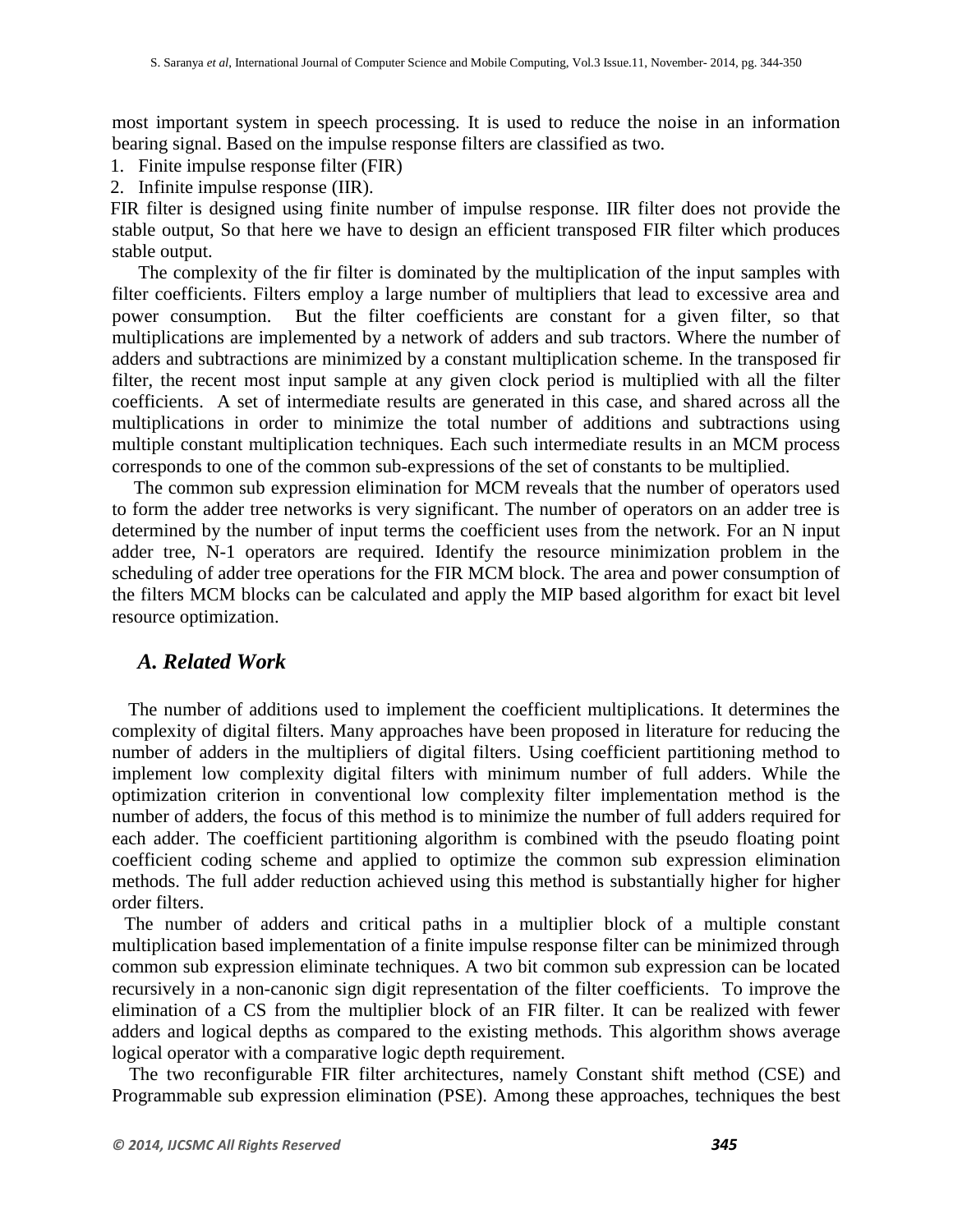hardware reduction since it deals with the multiplication of one variable (input signal) with several constants (coefficients).The CSE techniques focus on eliminating redundant computations in multiplier blocks by employing the most common sub expressions consisting of two-nonzero bits. The PSM approach is based on the common sub expression elimination algorithm used. Unlike the CSM method where constant shifts are used, the PSM employs programmable shifters. The advantage of PSM over CSM is that the former architecture always ensures the minimum number of additions and thus minimum power consumption. The latency of the adder tree increases by using this approaches.

 A new algorithm for digit serial FIR filter using CAD tool proposed in [2]. Little attention has been given to the digit-serial MCM design that offers alternative low complexity MCM operations at the cost of an increased delay. Designing digit-serial MCM operation with optimal area at the gate level by considering the implementation costs of digit-serial addition, subtraction, and shift operation. Since there are still instances with which the exact CSE algorithm cannot cope, the number of adders and logical operators still increases the latency and reduces the throughput of the multiple constant multiplication.

 The resource minimization problem in the scheduling of adder tree operations for the FIR multiple constant multiplication block and used the mixed integer programming based algorithm for exact bit level resource optimization. The power and area reduced in this approaches. After the problem identification of all these implementations to overcome that only we have to implement an efficient FIR filter and proposed the high speed carry select adder in the scheduling of adder tree MCM block for speech processing applications.

#### **2. PROPOSED METHOD**

 Digital Signal Processing (DSP) deals with the manipulation of digital signals using complex signal processing systems built from basic building blocks like filters. The proposed work implementation in the FIR filter in adder parts. This work evaluates the performance of the improved design in terms of delay and power. So we need to design high speed adders. The ripple carry adder part is replaced with the regular and improved carry select adder and the FIR Filter is implemented and the performance of the design is evaluated in terms of delay and power. The carry-select adder is a particular way to implement an adder, which is a logic element that computes the  $(n+1)$ -bit sum of two n-bit numbers. Which is the simple and fastest adder compared to all adders. The carry-select adder generally consists of two ripple carry adders and a multiplexer. Adding two n-bit numbers with a carry-select adder is done with two adders in order to perform the calculation twice, one time with the assumption of the carry being zero and the other assuming one. After the two results are calculated, the correct sum, as well as the correct carry, is then selected with the multiplexer once the correct carry is known.

In the carry select adder initially when  $en=1$ , the output of the  $RCA(Ripple carry adder)$  is fed as input to the D Latch and the output of the D latch follows the input and given as an input to the multiplexer. When en=0, the last state of the D input is trapped and held in the Latch and therefore the output from the RCA is directly given as an input to the mux without any delay.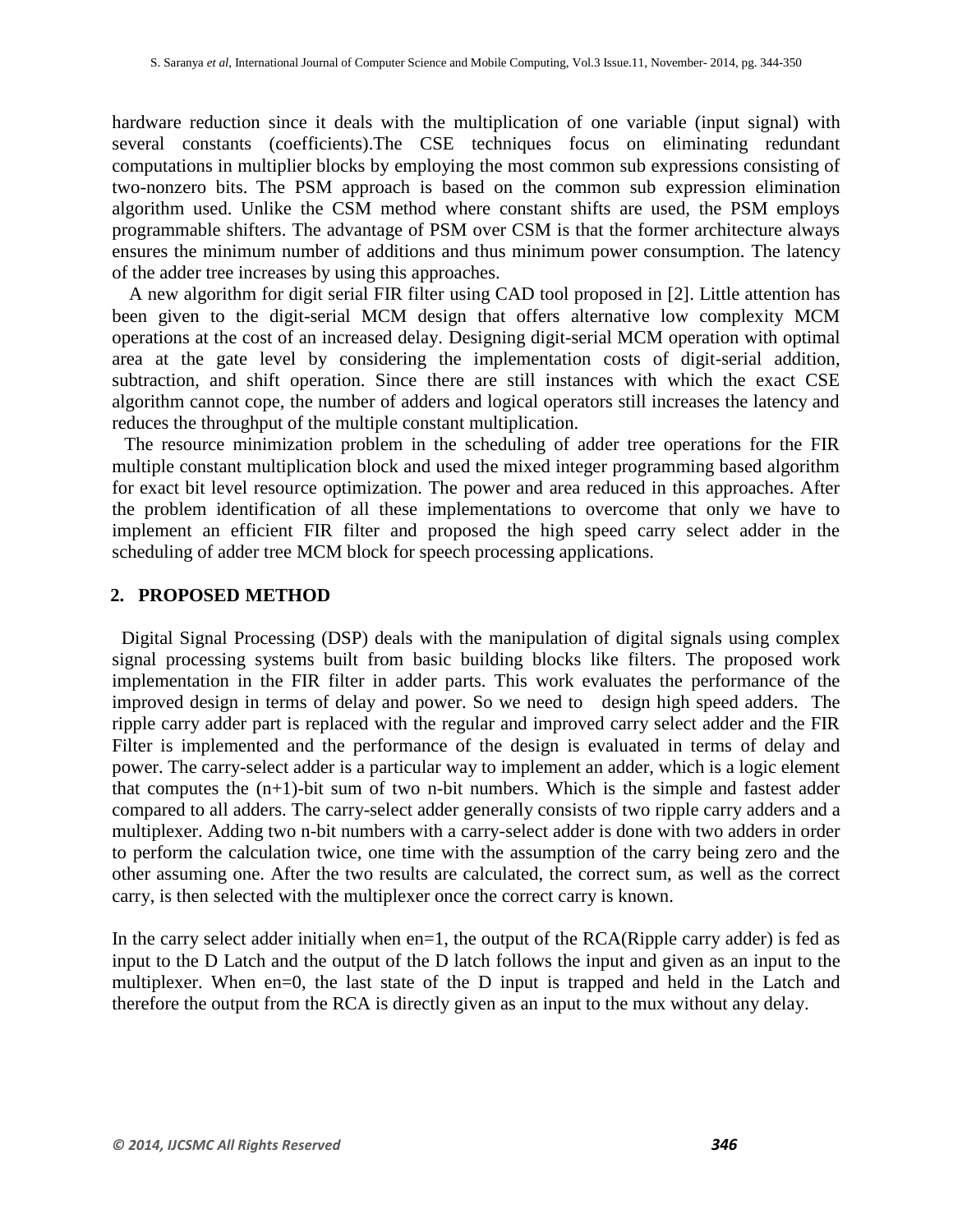

Fig 1. Carry select adder

Now the mux selects the sum bit according to the input carry which is the selection bit and the inputs of the mux are the outputs obtained when en=1 and 0. The Adder tree formed using this carry select adder is explained in the below sections.

#### *A. Adder tree scheduling*

 In the transposed FIR filter, the recent most input sample at any given clock period is multiplied with all the filter coefficients. A set of intermediate results are generated in this case, and shared across all the multiplications in order to minimize the total number of additions/subtractions using multiple constant multiplication (MCM) techniques. Each such intermediate result in an MCM process corresponds to one of the common sub-expressions (CS) of the set of constants to be multiplied.The common practice of handling the summation of CS terms of each coefficient is to use the tree height minimization algorithm to produce a height optimum adder-tree. Treeheight minimization algorithm iteratively collapses the pair with smallest delays using an ADD/SUB to form a new term with delay, until a single term is reduced.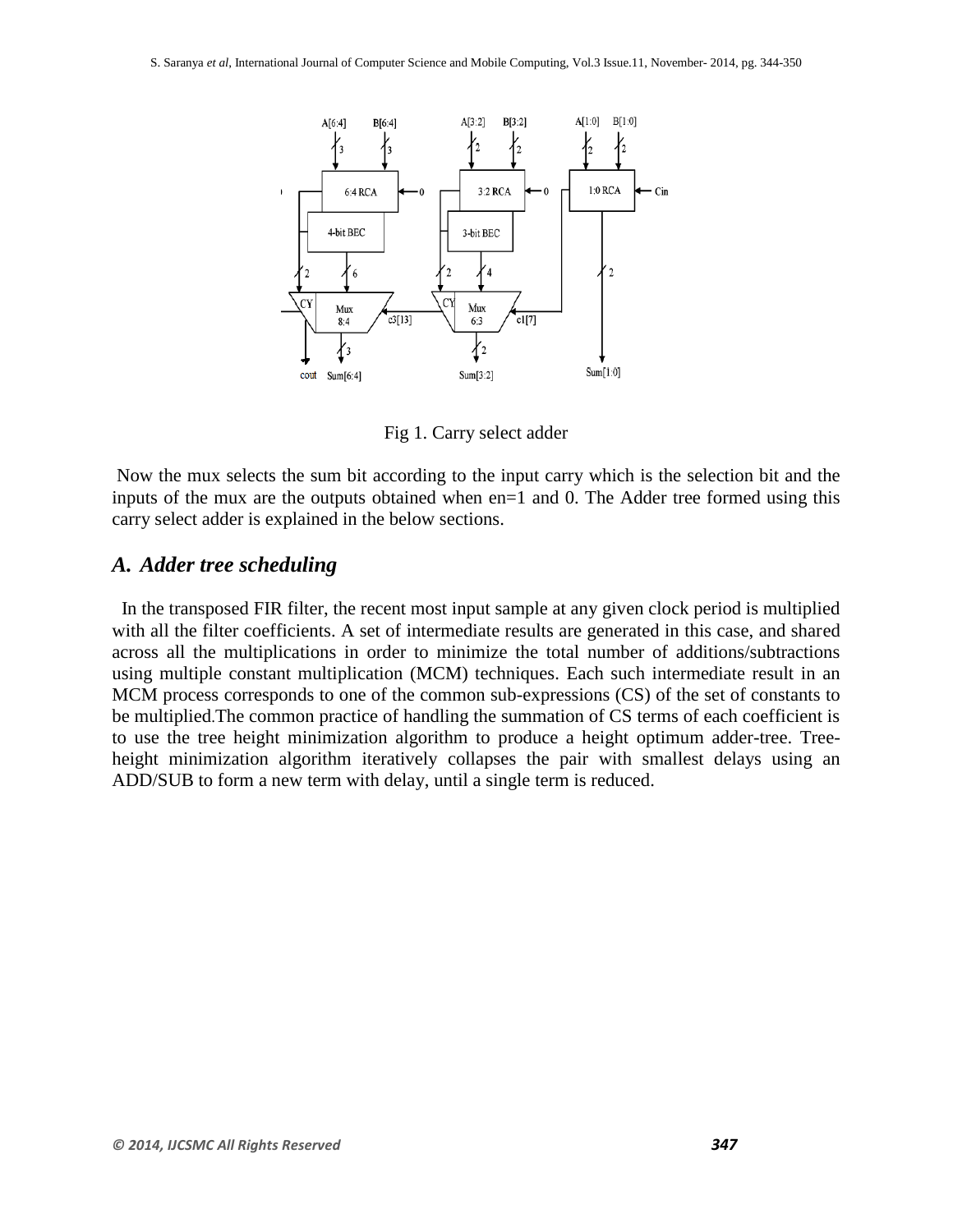

Fig 2. Carry select adder tree scheduling

Note that either a positive or negative sign is associated with each input term, which denotes whether the corresponding term should be added to or subtracted from the summation. These signs also determine whether an addition operation or a subtraction operation should be used when the algorithm collapses a pair of terms in the adder-tree based on the following rules. (1) If two input edges are of the same sign, an ADD will be used; otherwise, it will be a SUB.

(2) The sign of the output edge is always the same as that of the "left" input edge.

Using these two rules, it is possible that the final term producing the summation result may carry a negative sign, such that a negation is needed after the adder-tree to correct the value. For an FIR filter, results from multiple adder-trees are accumulated by a structural adder register line. So the negation can be eliminated by replacing the structural adder with a sub tractor.

## *B. Cost Model*

In order to quantify and minimize the hardware cost of the adder-tree, we model the cost of ADD/SUB operations in this section based on the carry select adder implementation, which is most area efficient and speedup process of scheduling the adder tree, it will be picked up by the hardware compiler whenever the timing allows. Without loss of generality, for a single ADD/SUB operation, the pair of its input operands may be of different bit-widths, and one of them is to be left shifted by certain bit positions. After the common sub expression terms are determined and the ADD/SUB network of non-redundant sub expressions (or terms) is formed, the product value corresponding to each of the coefficients is computed by an adder-tree that sums up its relevant terms. Two adder-trees are formed, for computing the product of a pair of coefficients using shifted versions of unique CS terms '1', '10-1' and '1001' from the termnetworks or sub expression-networks. We have developed the cost model of the ADD/SUB network by bit-level analysis, which could be reduced by suitable scheduling of operations on the adder-tree. We find that significant area, latency and power reduction. The cost calculation is done separately in three bit-segments. Starting from the least significant bit (LSB), the 1st segment covers the bit positions up to but not including the first bit of the shifted operand; the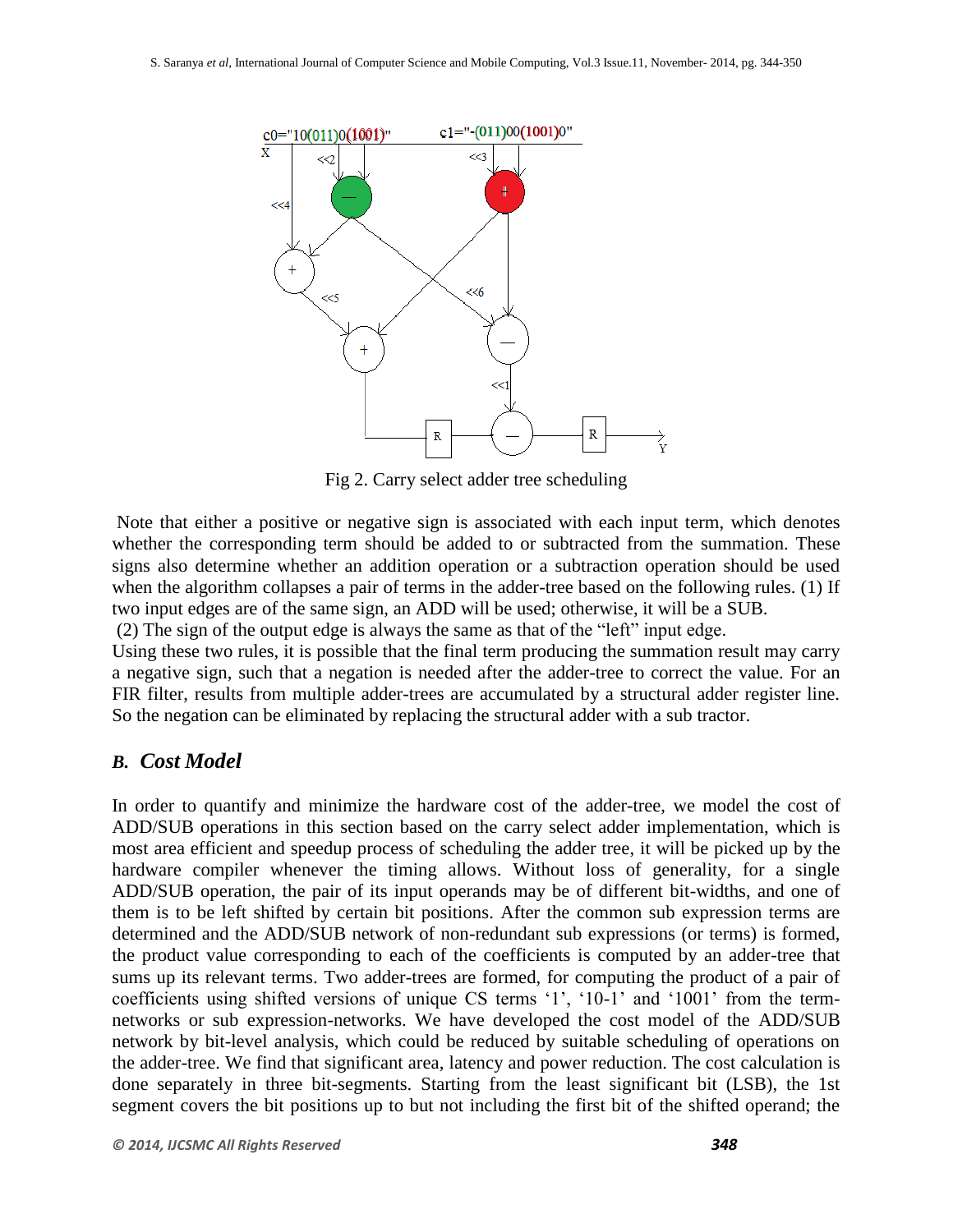3rd segment covers the bits corresponding to the sign extension bits of the sign extended operand; the  $2<sup>nd</sup>$  segment takes the rest of the bit positions. The clock performance of the entire FIR filter is decided by the largest of the delays of all coefficients. Assuming the delay of an ADD/SUB operator to be 1 unit, the delay of the constant multiplication by a coefficient can be simply measured by the number of ADD/SUB steps on a maximal path in the part of the network corresponding to the coefficient. The structural operator(s) of the adder-tree are not modeled on the binary tree. In linear phase FIR filters, which are used in most cases, a coefficient is accumulated twice at symmetric tap positions, thus corresponding to two structural operators. In a general FIR filter, an adder-tree corresponds to one structural operator. For a structural operator, the adder-tree output edge always Inputs to it as the right side operand, while the left input and output edges are on the accumulation line and their bit widths can be predetermined according to the upper/lower bound of accumulated values up to this coefficient tap. The left input edge is always "+" signed and carries 0 shift. The cost model for the logic depth and structural operator are calculated.

# *c. Mixed integer programming*

We generally use Logic depth to describe the required ADD/SUB steps. For a coefficient whose logic depth is less than the filter's logic depth, incrementing (relaxing) its logic depth may reduce the resource consumption. Given an algorithm which computes the adder-tree of the minimum resource on a given depth for a coefficient, if is less than the filter's logic depth, one can always try increasing by 1 and rescheduling onto a depth adder-tree for possible reduction of resource without degrading the filter's clock performance. We describe the schedule of an adder-tree of an individual coefficient to minimize the hardware resource. As linearity is required in MIP, various techniques to transform modeling friendly non-linear expressions into linear equations and inequalities are indispensable.

## **3. IMPLEMENTATION OF FIR FILTER USING CSA TREE**

The performance of the multiple constant multiplication scheme is evaluated by implementing an FIR filter using carry select adder tree scheduling. The ripple carry adder replaced with the carry select adder to improve the performance of the filter. Which is the simple and fastest adder compared to all adders. The carry-select adder generally consists of two ripple carry adders and a multiplexer.



Fig 3.Tranposed FIR filter